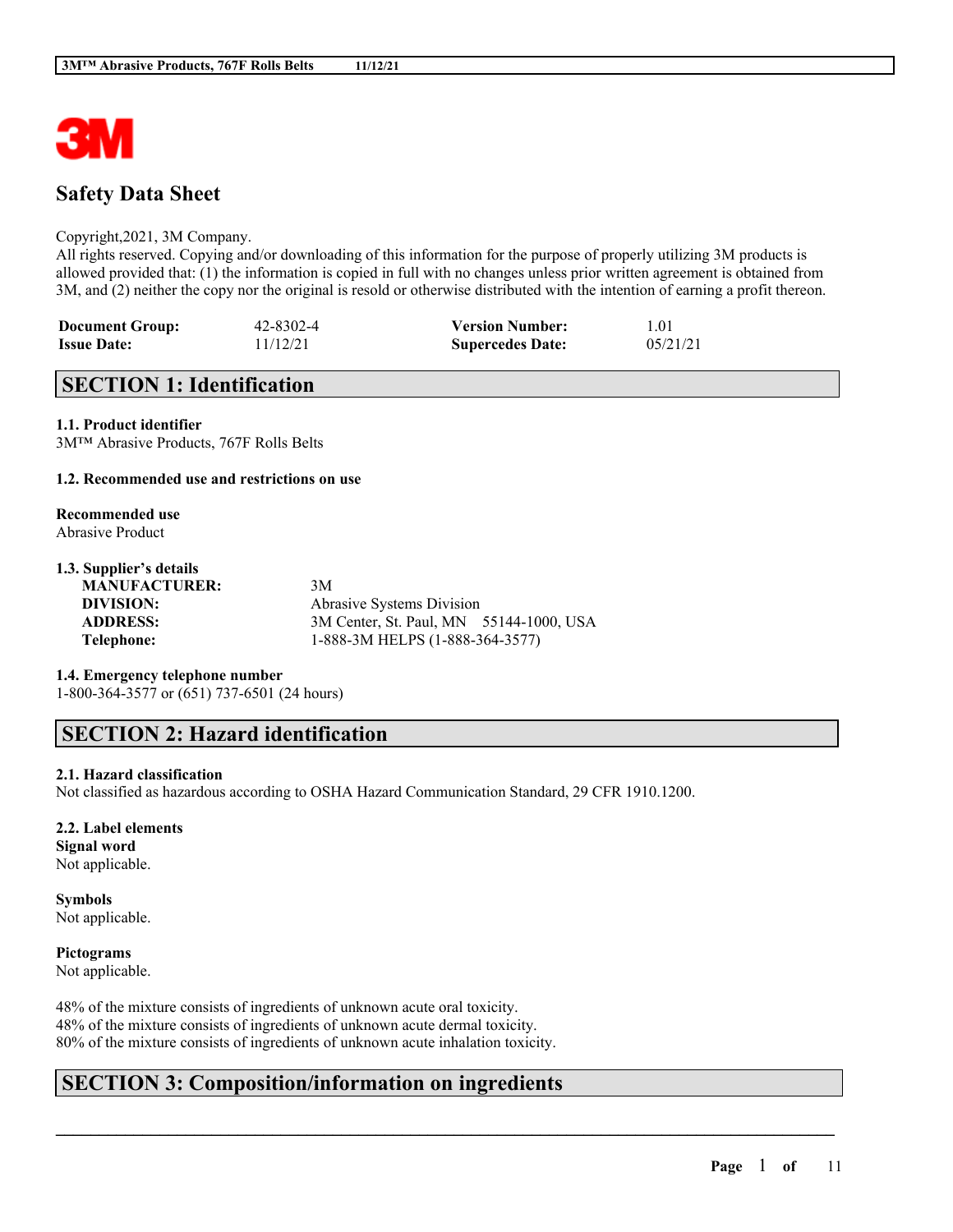| Ingredient                                      | <b>C.A.S. No.</b> | $\%$ by Wt |
|-------------------------------------------------|-------------------|------------|
| Cloth Backing                                   | Mixture           | $15 - 50$  |
| <b>Cured Resin</b>                              | Mixture           | $5 - 50$   |
| Ceramic Aluminum Oxide / Aluminum Oxide Mineral | 1344-28-1         | $15 - 40$  |
| Blend (non-fibrous)                             |                   |            |
| Inorganic Fluoride                              | 15096-52-3        | $1 - 20$   |
| Filler                                          | 1317-65-3         | $\leq 10$  |
| Filler                                          | 13983-17-0        | $\leq 10$  |
| Inorganic Fluoride                              | 7789-75-5         | $\leq$ 2   |
| Carbon Black                                    | 1333-86-4         | ${}_{0.5}$ |
| Quartz Silica                                   | 14808-60-7        | ${}_{0.5}$ |
| Titanium Dioxide                                | 13463-67-7        | ${}_{0.5}$ |

# **SECTION 4: First aid measures**

#### **4.1. Description of first aid measures**

#### **Inhalation:**

Remove person to fresh air. If you feel unwell, get medical attention.

#### **Skin Contact:**

Wash with soap and water. If signs/symptoms develop, get medical attention.

#### **Eye Contact:**

Flush with large amounts of water. Remove contact lenses if easy to do. Continue rinsing. If signs/symptoms persist, get medical attention.

#### **If Swallowed:**

No need for first aid is anticipated.

#### **4.2. Most important symptoms and effects, both acute and delayed**

No critical symptoms or effects. See Section 11.1, information on toxicological effects.

# **4.3. Indication of any immediate medical attention and special treatment required**

Not applicable.

## **SECTION 5: Fire-fighting measures**

## **5.1. Suitable extinguishing media**

In case of fire: Use a fire fighting agent suitable for ordinary combustible material such as water or foam to extinguish.

#### **5.2. Special hazards arising from the substance or mixture**

None inherent in this product.

## **Hazardous Decomposition or By-Products**

| <b>Substance</b> |  |
|------------------|--|
| Carbon monoxide  |  |
| Carbon dioxide   |  |

**Substance Condition** During Combustion During Combustion

## **5.3. Special protective actions for fire-fighters**

Wear full protective clothing, including helmet, self-contained, positive pressure or pressure demand breathing apparatus, bunker coat and pants, bands around arms, waist and legs, face mask, and protective covering for exposed areas of the head.

 $\mathcal{L}_\mathcal{L} = \mathcal{L}_\mathcal{L} = \mathcal{L}_\mathcal{L} = \mathcal{L}_\mathcal{L} = \mathcal{L}_\mathcal{L} = \mathcal{L}_\mathcal{L} = \mathcal{L}_\mathcal{L} = \mathcal{L}_\mathcal{L} = \mathcal{L}_\mathcal{L} = \mathcal{L}_\mathcal{L} = \mathcal{L}_\mathcal{L} = \mathcal{L}_\mathcal{L} = \mathcal{L}_\mathcal{L} = \mathcal{L}_\mathcal{L} = \mathcal{L}_\mathcal{L} = \mathcal{L}_\mathcal{L} = \mathcal{L}_\mathcal{L}$ 

## **SECTION 6: Accidental release measures**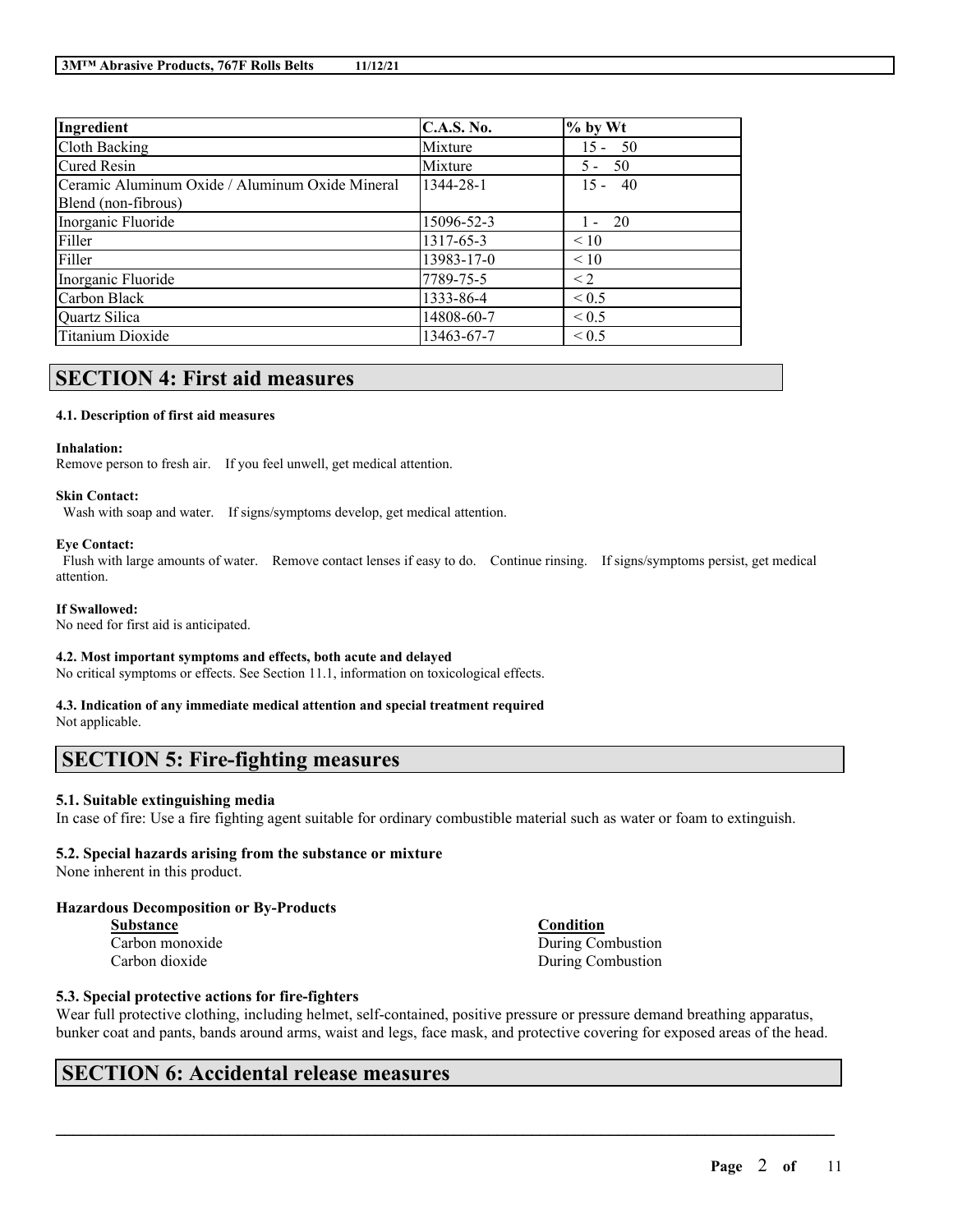### **6.1. Personal precautions, protective equipment and emergency procedures**

Observe precautions from other sections. Refer to other sections of this SDS for information regarding physical and health hazards, respiratory protection, ventilation, and personal protective equipment.

### **6.2. Environmental precautions**

Avoid release to the environment.

## **6.3. Methods and material for containment and cleaning up**

Not applicable.

## **SECTION 7: Handling and storage**

## **7.1. Precautions for safe handling**

Avoid breathing of dust created by sanding, grinding or machining. Damaged product can break apart during use and cause serious injury to face or eyes. Check product for damage such as cracks or nicks prior to use. Replace if damaged. Always wear eye and face protection when working at sanding or grinding operations or when near such operations. Avoid release to the environment. Combustible dust may form by action of this product on another material (substrate). Dust generated from the substrate during use of this product may be explosive if in sufficient concentration with an ignition source. Dust deposits should not be allowed to accumulate on surfaces because of the potential for secondary explosions.

## **7.2. Conditions for safe storage including any incompatibilities**

No special storage requirements.

## **SECTION 8: Exposure controls/personal protection**

#### **8.1. Control parameters**

## **Occupational exposure limits**

If a component is disclosed in section 3 but does not appear in the table below, an occupational exposure limit is not available for the component.

| Ingredient                   | <b>C.A.S. No.</b> | Agency       | Limit type                              | <b>Additional Comments</b> |
|------------------------------|-------------------|--------------|-----------------------------------------|----------------------------|
| Filler                       | 1317-65-3         | <b>OSHA</b>  | TWA(as total dust):15                   |                            |
|                              |                   |              | mg/m3;TWA(respirable                    |                            |
|                              |                   |              | fraction):5 mg/m3                       |                            |
| Carbon Black                 | 1333-86-4         | <b>ACGIH</b> | TWA(inhalable fraction):3               | A3: Confirmed animal       |
|                              |                   |              | mg/m3                                   | carcin.                    |
| Carbon Black                 | 1333-86-4         | <b>OSHA</b>  | TWA:3.5 mg/m3                           |                            |
| Ceramic Aluminum Oxide /     | 1344-28-1         | <b>OSHA</b>  | TWA(as total dust):15                   |                            |
| Aluminum Oxide Mineral Blend |                   |              | mg/m3;TWA(respirable                    |                            |
| (non-fibrous)                |                   |              | fraction):5 mg/m3                       |                            |
| <b>Titanium Dioxide</b>      | 13463-67-7        | <b>ACGIH</b> | $TWA:10$ mg/m $3$                       | A4: Not class, as human    |
|                              |                   |              |                                         | carcin                     |
| <b>Titanium Dioxide</b>      | 13463-67-7        | <b>OSHA</b>  | TWA(as total dust): $15 \text{ mg/m}$ 3 |                            |
| Filler                       | 13983-17-0        | <b>ACGIH</b> | TWA(inhalable fraction):1               | A4: Not class. as human    |
|                              |                   |              | mg/m3                                   | carcin                     |
| Quartz Silica                | 14808-60-7        | <b>ACGIH</b> | TWA(respirable                          | A2: Suspected human        |
|                              |                   |              | fraction): $0.025$ mg/m3                | carcin.                    |
| Quartz Silica                | 14808-60-7        | <b>OSHA</b>  | TWA Table Z-                            |                            |
|                              |                   |              | $1$ (respirable): $0.05$                |                            |
|                              |                   |              | mg/m3; TWA Table Z-                     |                            |
|                              |                   |              | $3$ (respirable):0.1 mg/m $3$ ; TWA     |                            |
|                              |                   |              | concentration(respirable):0.1           |                            |
|                              |                   |              | $mg/m3(2.4$ millions of                 |                            |
|                              |                   |              | particles/cu. ft.)                      |                            |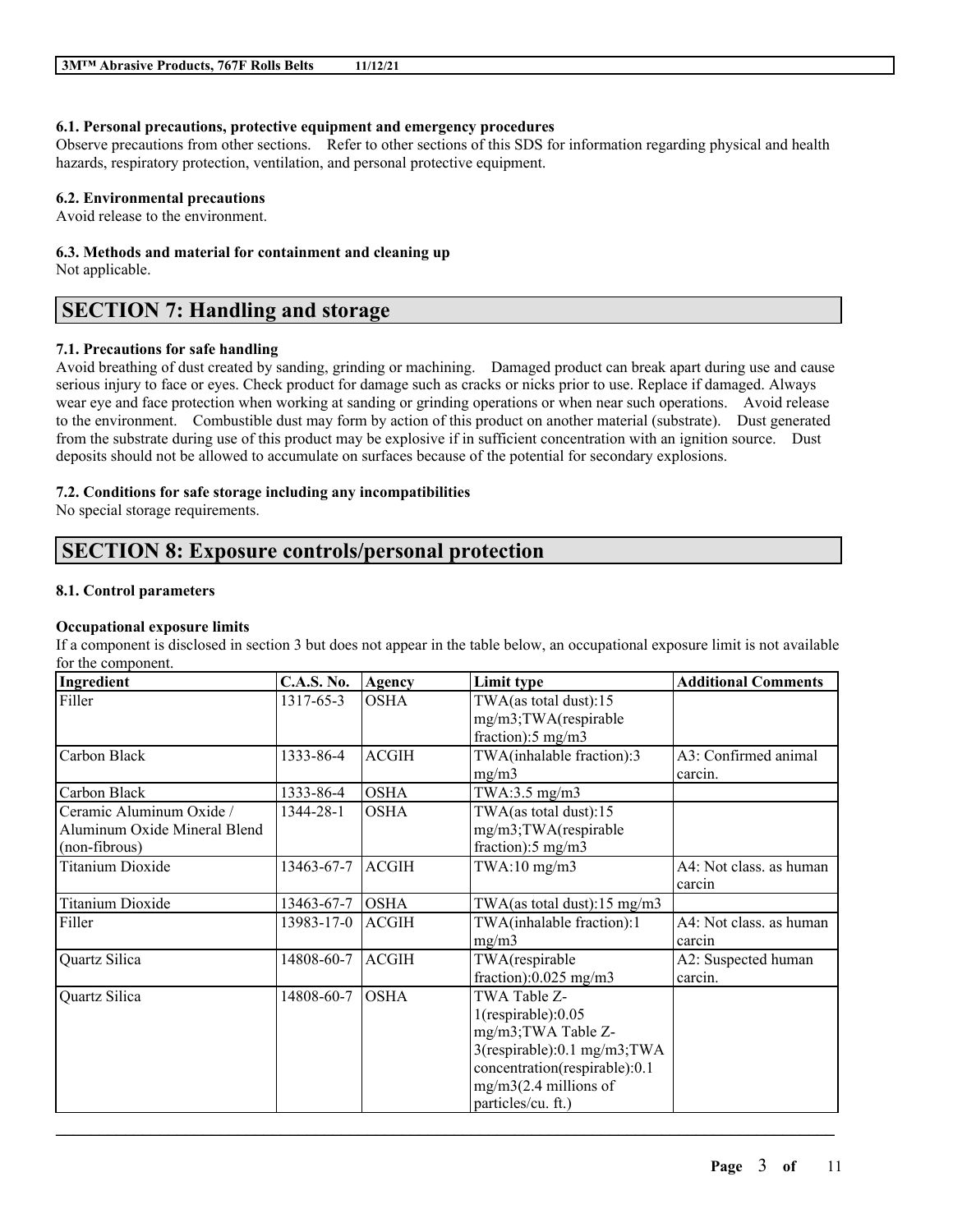| <b>FLUORIDES</b> | 15096-52-3 ACGIH |             | TWA(as F):2.5 mg/m3         | A4: Not class, as human |
|------------------|------------------|-------------|-----------------------------|-------------------------|
|                  |                  |             |                             | carcin                  |
| <b>FLUORIDES</b> | 15096-52-3 IOSHA |             | TWA $(as F):2.5$            |                         |
|                  |                  |             | $mg/m3$ ; TWA(as dust): 2.5 |                         |
|                  |                  |             | mg/m3                       |                         |
| <b>FLUORIDES</b> | 7789-75-5        | ACGIH       | TWA(as F):2.5 mg/m3         | A4: Not class, as human |
|                  |                  |             |                             | carcin                  |
| <b>FLUORIDES</b> | 7789-75-5        | <b>OSHA</b> | TWA $(as F):2.5$            |                         |
|                  |                  |             | $mg/m3$ ; TWA(as dust): 2.5 |                         |
|                  |                  |             | mg/m3                       |                         |

ACGIH : American Conference of Governmental Industrial Hygienists

AIHA : American Industrial Hygiene Association

CMRG : Chemical Manufacturer's Recommended Guidelines

OSHA : United States Department of Labor - Occupational Safety and Health Administration

TWA: Time-Weighted-Average

STEL: Short Term Exposure Limit

CEIL: Ceiling

#### **8.2. Exposure controls**

#### **8.2.1. Engineering controls**

Provide appropriate local exhaust ventilation for sanding, grinding or machining. Use general dilution ventilation and/or local exhaust ventilation to control airborne exposures to below relevant Exposure Limits and/or control dust/fume/gas/mist/vapors/spray. If ventilation is not adequate, use respiratory protection equipment. Provide local exhaust at process emission sources to control exposure near the source and to prevent the escape of dust into the work area. Ensure that dust-handling systems (such as exhaust ducts, dust collectors, vessels, and processing equipment) are designed in a manner to prevent the escape of dust into the work area (i.e., there is no leakage from the equipment).

#### **8.2.2. Personal protective equipment (PPE)**

## **Eye/face protection**

To minimize the risk of injury to face and eyes, always wear eye and face protection when working at sanding or grinding operations or when near such operations. Select and use eye/face protection to prevent contact based on the results of an exposure assessment. The following eye/face protection(s) are recommended: Safety Glasses with side shields

#### **Skin/hand protection**

Wear appropriate gloves to minimize risk of injury to skin from contact with dust or physical abrasion from grinding or sanding.

## **Respiratory protection**

Assess exposure concentrations of all materials involved in the work process. Consider material being abraded when determining the appropriate respiratory protection. Select and use appropriate respirators to prevent inhalation overexposure.

An exposure assessment may be needed to decide if a respirator is required. If a respirator is needed, use respirators as part of a full respiratory protection program. Based on the results of the exposure assessment, select from the following respirator type(s) to reduce inhalation exposure:

 $\mathcal{L}_\mathcal{L} = \mathcal{L}_\mathcal{L} = \mathcal{L}_\mathcal{L} = \mathcal{L}_\mathcal{L} = \mathcal{L}_\mathcal{L} = \mathcal{L}_\mathcal{L} = \mathcal{L}_\mathcal{L} = \mathcal{L}_\mathcal{L} = \mathcal{L}_\mathcal{L} = \mathcal{L}_\mathcal{L} = \mathcal{L}_\mathcal{L} = \mathcal{L}_\mathcal{L} = \mathcal{L}_\mathcal{L} = \mathcal{L}_\mathcal{L} = \mathcal{L}_\mathcal{L} = \mathcal{L}_\mathcal{L} = \mathcal{L}_\mathcal{L}$ 

Half facepiece or full facepiece air-purifying respirator suitable for particulates

For questions about suitability for a specific application, consult with your respirator manufacturer.

## **SECTION 9: Physical and chemical properties**

## **9.1. Information on basic physical and chemical properties**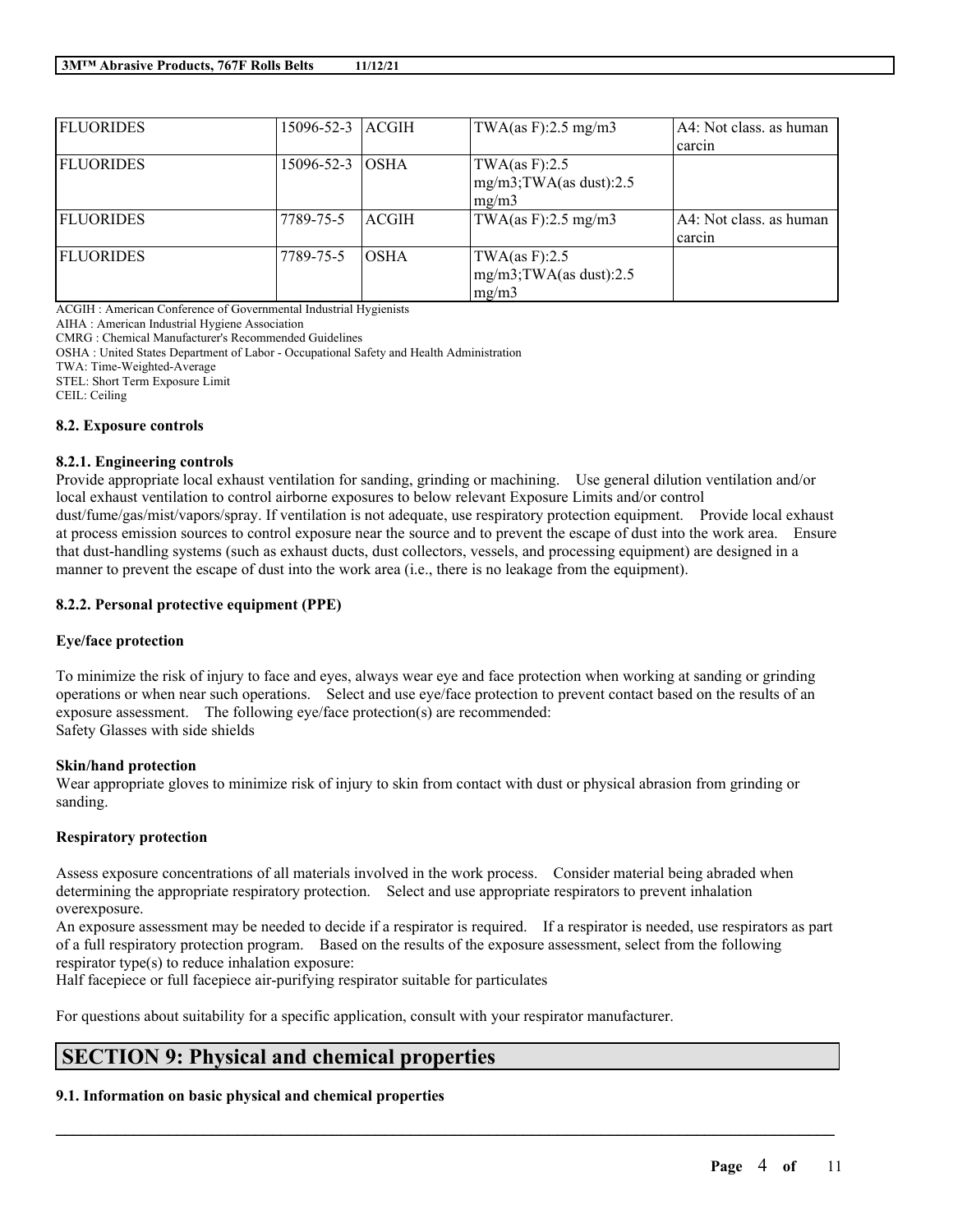| Appearance                             |                  |
|----------------------------------------|------------------|
| <b>Physical state</b>                  | Solid            |
| Color                                  | Purple           |
| Odor                                   | Slight Polymeric |
| <b>Odor threshold</b>                  | Not Applicable   |
| pН                                     | Not Applicable   |
| <b>Melting point</b>                   | Not Applicable   |
| <b>Boiling Point</b>                   | Not Applicable   |
| <b>Flash Point</b>                     | Not Applicable   |
| <b>Evaporation rate</b>                | Not Applicable   |
| <b>Flammability (solid, gas)</b>       | Not Classified   |
| <b>Flammable Limits(LEL)</b>           | Not Applicable   |
| <b>Flammable Limits(UEL)</b>           | Not Applicable   |
| <b>Vapor Pressure</b>                  | Not Applicable   |
| <b>Vapor Density</b>                   | Not Applicable   |
| <b>Density</b>                         | Not Applicable   |
| <b>Specific Gravity</b>                | Not Applicable   |
| <b>Solubility in Water</b>             | Not Applicable   |
| Solubility- non-water                  | Not Applicable   |
| Partition coefficient: n-octanol/water | Not Applicable   |
| <b>Autoignition temperature</b>        | Not Applicable   |
| <b>Decomposition temperature</b>       | Not Applicable   |
| <b>Viscosity</b>                       | Not Applicable   |
| Molecular weight                       | Not Applicable   |
|                                        |                  |

## **SECTION 10: Stability and reactivity**

#### **10.1. Reactivity**

This material is considered to be non reactive under normal use conditions.

### **10.2. Chemical stability**

Stable.

# **10.3. Possibility of hazardous reactions**

Hazardous polymerization will not occur.

# **10.4. Conditions to avoid**

None known.

#### **10.5. Incompatible materials** None known.

#### **10.6. Hazardous decomposition products**

None known.

**Substance Condition**

Refer to section 5.2 for hazardous decomposition products during combustion.

## **SECTION 11: Toxicological information**

The information below may not be consistent with the material classification in Section 2 if specific ingredient **classifications are mandated by a competent authority. In addition, toxicological data on ingredients may not be** reflected in the material classification and/or the signs and symptoms of exposure, because an ingredient may be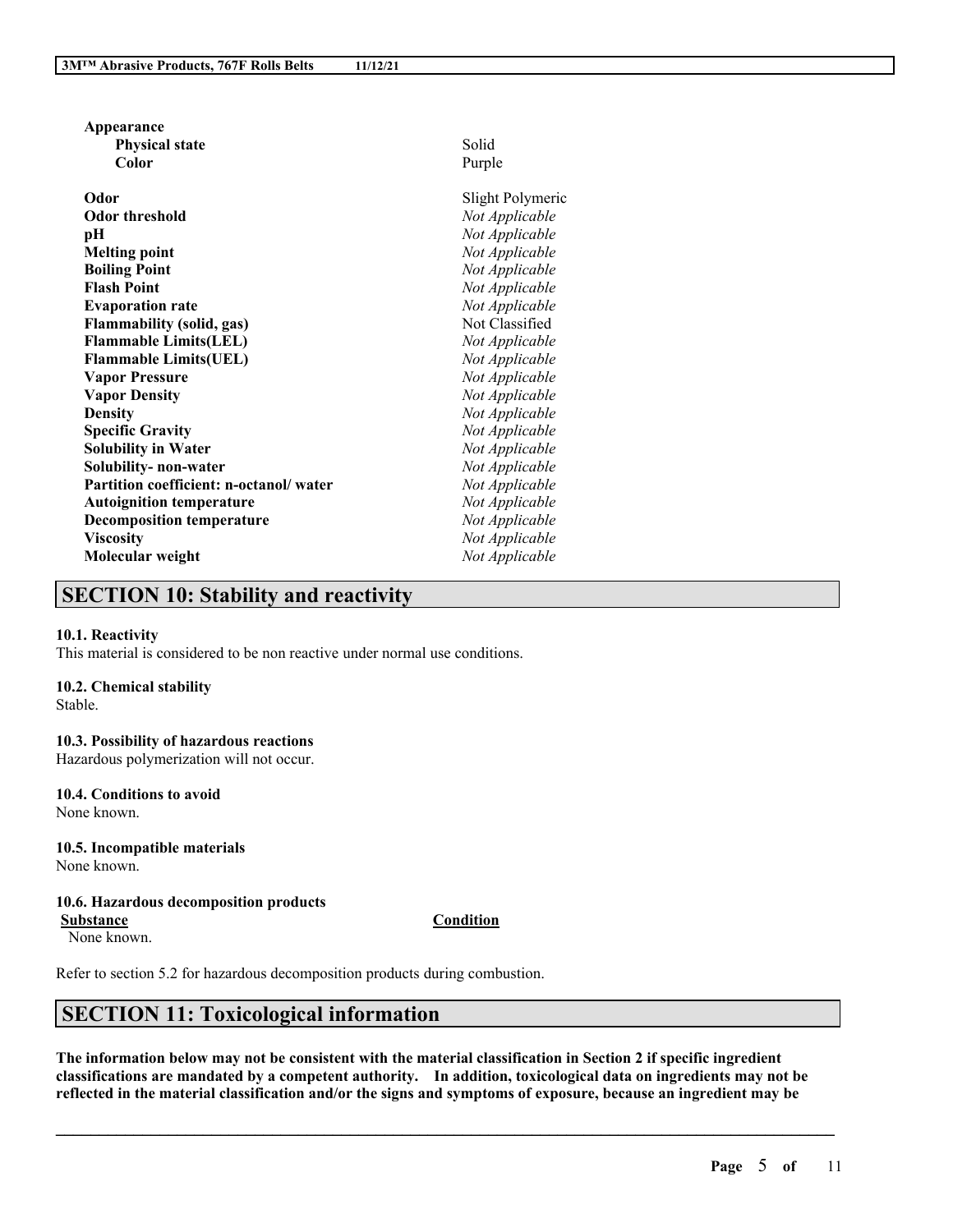present below the threshold for labeling, an ingredient may not be available for exposure, or the data may not be **relevant to the material as a whole.**

**11.1. Information on Toxicological effects**

**Signs and Symptoms of Exposure**

#### Based on test data and/or information on the components, this material may produce the following health effects:

#### **Inhalation:**

Dust from grinding, sanding or machining may cause irritation of the respiratory system. Signs/symptoms may include cough, sneezing, nasal discharge, headache, hoarseness, and nose and throat pain.

#### **Skin Contact:**

Mechanical Skin irritation: Signs/symptoms may include abrasion, redness, pain, and itching.

#### **Eye Contact:**

Mechanical eye irritation: Signs/symptoms may include pain, redness, tearing and corneal abrasion.

Dust created by grinding, sanding, or machining may cause eye irritation. Signs/symptoms may include redness, swelling, pain, tearing, and blurred or hazy vision.

#### **Ingestion:**

No health effects are expected.

#### **Carcinogenicity:**

| Ingredient                                      | CAS No.    | <b>Class Description</b>       | Regulation                                  |
|-------------------------------------------------|------------|--------------------------------|---------------------------------------------|
| SILICA, CRYSTALLINE (RESPIRABLE                 | 14808-60-7 | Known human carcinogen         | National Toxicology Program Carcinogens     |
| SIZE)                                           |            |                                |                                             |
| Carbon black                                    | 1333-86-4  | Grp. 2B: Possible human carc.  | International Agency for Research on Cancer |
| Silica dust, crystalline, in the form of quartz | 14808-60-7 | Grp. 1: Carcinogenic to humans | International Agency for Research on Cancer |
| or cristobalite                                 |            |                                |                                             |
| Titanium dioxide                                | 13463-67-7 | Grp. 2B: Possible human carc.  | International Agency for Research on Cancer |

#### **Additional Information:**

This document covers only the 3M product. For complete assessment, when determining the degree of hazard, the material being abraded must also be considered.

This product contains titanium dioxide and quartz (crystalline) silica. Cancer of the lungs has been associated with inhalation of high levels of titanium dioxide in animal studies, and occupational exposure to inhaled quartz silica has been associated with silicosis and lung cancer. No exposure to titanium dioxide or quartz silica is expected during the normal handling and use of this product. Titanium dioxide and quartz silica were not detected when air sampling was conducted during simulated use of similar products containing these substances. Therefore, the health effects associated with titanium dioxide and quartz (crystalline) silica are not expected during the normal use of this product.

### **Toxicological Data**

If a component is disclosed in section 3 but does not appear in a table below, either no data are available for that endpoint or the data are not sufficient for classification.

#### **Acute Toxicity**

| Name                                                  | Route                            | <b>Species</b> | Value                                             |
|-------------------------------------------------------|----------------------------------|----------------|---------------------------------------------------|
| Overall product                                       | Dermal                           |                | No data available; calculated $ATE > 5,000$ mg/kg |
| Overall product                                       | Inhalation-<br>Dust/Mist(4<br>hr |                | No data available; calculated $ATE > 12.5$ mg/l   |
| Overall product                                       | Ingestion                        |                | No data available; calculated $ATE > 5,000$ mg/kg |
| Ceramic Aluminum Oxide / Aluminum Oxide Mineral Blend | Dermal                           |                | LD50 estimated to be $> 5,000$ mg/kg              |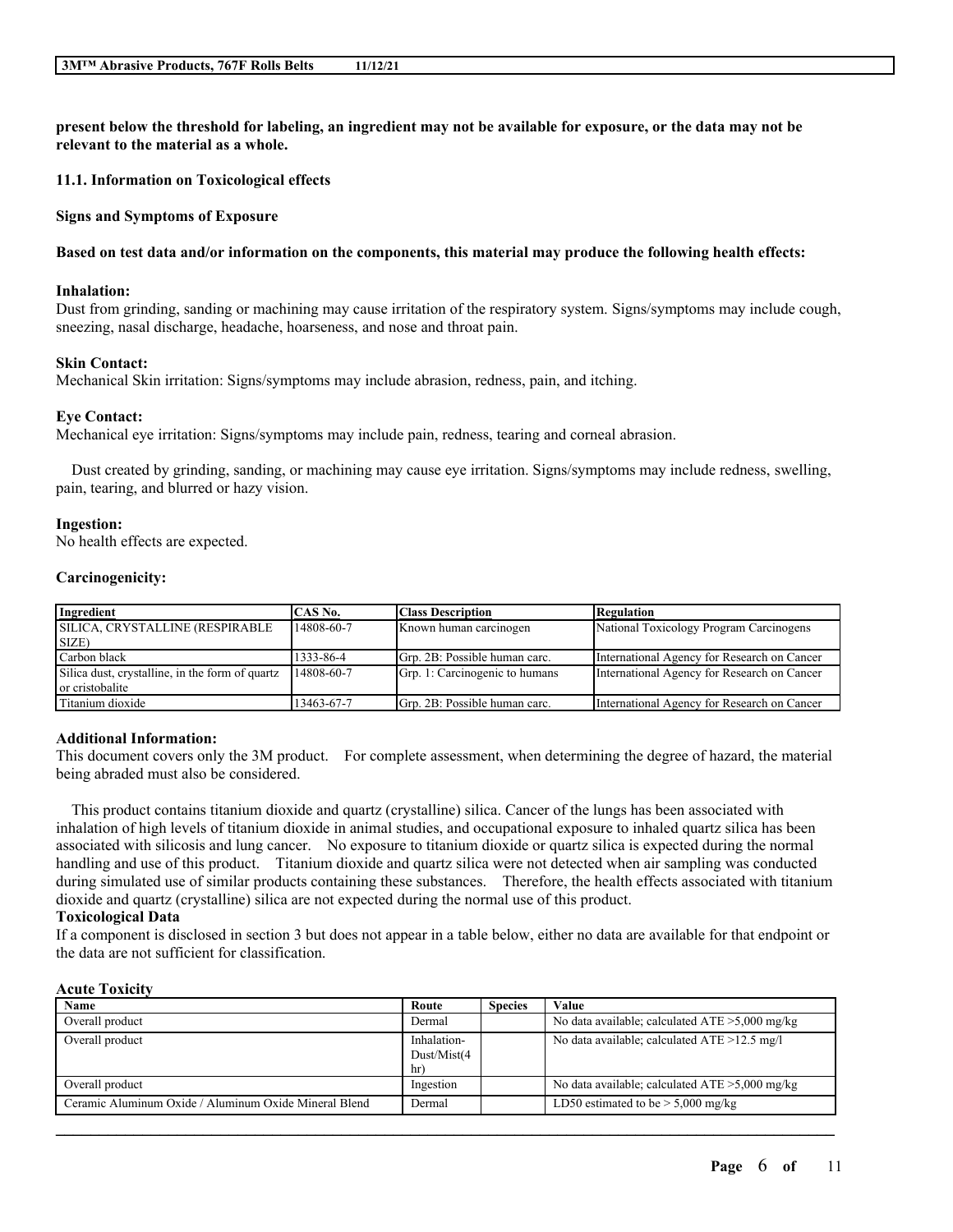| (non-fibrous)                                                          |                                       |                                   |                                            |
|------------------------------------------------------------------------|---------------------------------------|-----------------------------------|--------------------------------------------|
| Ceramic Aluminum Oxide / Aluminum Oxide Mineral Blend<br>(non-fibrous) | Inhalation-<br>Dust/Mist<br>(4 hours) | Rat                               | $LC50 > 2.3$ mg/l                          |
| Ceramic Aluminum Oxide / Aluminum Oxide Mineral Blend<br>(non-fibrous) | Ingestion                             | Rat                               | $LD50 > 5,000$ mg/kg                       |
| Inorganic Fluoride                                                     | Dermal                                | Rabbit                            | $LD50 > 2,100$ mg/kg                       |
| Inorganic Fluoride                                                     | Inhalation-<br>Dust/Mist<br>(4 hours) | Rat                               | $LC50$ 4.5 mg/l                            |
| Inorganic Fluoride                                                     | Ingestion                             | Rat                               | LD50 $5,000$ mg/kg                         |
| Filler                                                                 | Dermal                                | Rat                               | $LD50 > 2,000$ mg/kg                       |
| Filler                                                                 | Inhalation-<br>Dust/Mist<br>(4 hours) | Rat                               | $LC50$ 3 mg/l                              |
| Filler                                                                 | Ingestion                             | Rat                               | LD50 $6,450$ mg/kg                         |
| Filler                                                                 | Dermal                                |                                   | LD50 estimated to be $>$ 5,000 mg/kg       |
| Filler                                                                 | Ingestion                             |                                   | LD50 estimated to be $2,000 - 5,000$ mg/kg |
| Inorganic Fluoride                                                     | Dermal                                | Professio<br>nal<br>judgeme<br>nt | LD50 estimated to be $2,000 - 5,000$ mg/kg |
| Inorganic Fluoride                                                     | Inhalation-<br>Dust/Mist<br>(4 hours) | Rat                               | $LC50 > 5.07$ mg/l                         |
| Inorganic Fluoride                                                     | Ingestion                             | Rat                               | $LD50 > 2,000$ mg/kg                       |
| <b>Titanium Dioxide</b>                                                | Dermal                                | Rabbit                            | $LD50 > 10,000$ mg/kg                      |
| <b>Titanium Dioxide</b>                                                | Inhalation-<br>Dust/Mist<br>(4 hours) | Rat                               | $LC50 > 6.82$ mg/l                         |
| Titanium Dioxide                                                       | Ingestion                             | Rat                               | $LD50 > 10,000$ mg/kg                      |
| <b>Ouartz Silica</b>                                                   | Dermal                                |                                   | LD50 estimated to be $> 5,000$ mg/kg       |
| <b>Ouartz Silica</b>                                                   | Ingestion                             |                                   | LD50 estimated to be $> 5,000$ mg/kg       |
| Carbon Black                                                           | Dermal                                | Rabbit                            | $LD50 > 3,000$ mg/kg                       |
| Carbon Black                                                           | Ingestion                             | Rat                               | $LD50 > 8,000$ mg/kg                       |

ATE = acute toxicity estimate

## **Skin Corrosion/Irritation**

| Name                                                                | <b>Species</b> | Value                     |
|---------------------------------------------------------------------|----------------|---------------------------|
|                                                                     |                |                           |
| Ceramic Aluminum Oxide / Aluminum Oxide Mineral Blend (non-fibrous) | Rabbit         | No significant irritation |
| Inorganic Fluoride                                                  | Multiple       | No significant irritation |
|                                                                     | animal         |                           |
|                                                                     | species        |                           |
| Filler                                                              | Rabbit         | No significant irritation |
| Titanium Dioxide                                                    | Rabbit         | No significant irritation |
| <b>Ouartz Silica</b>                                                | Professio      | No significant irritation |
|                                                                     | nal            |                           |
|                                                                     | judgeme        |                           |
|                                                                     | nt             |                           |
| Carbon Black                                                        | Rabbit         | No significant irritation |

## **Serious Eye Damage/Irritation**

| Name                                                                | <b>Species</b> | Value                     |
|---------------------------------------------------------------------|----------------|---------------------------|
| Ceramic Aluminum Oxide / Aluminum Oxide Mineral Blend (non-fibrous) | Rabbit         | No significant irritation |
| Inorganic Fluoride                                                  | Rabbit         | Mild irritant             |
| Filler                                                              | Rabbit         | No significant irritation |
| Titanium Dioxide                                                    | Rabbit         | No significant irritation |
| Carbon Black                                                        | Rabbit         | No significant irritation |

## **Skin Sensitization**

| Name | $\sim$<br>Snecies | alue |
|------|-------------------|------|
|      |                   |      |
|      |                   |      |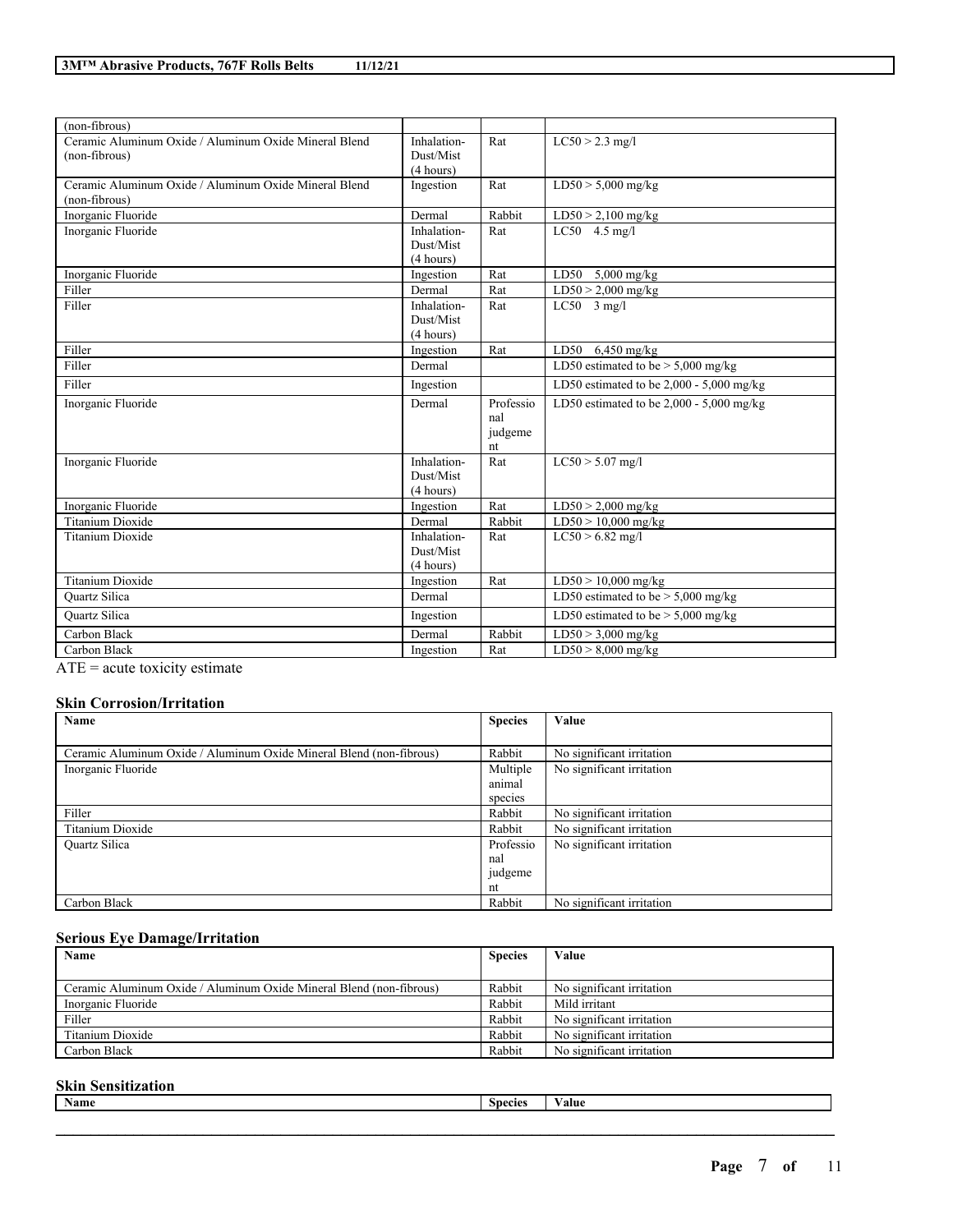| 3M <sup>™</sup> Abrasive Products, 767F Rolls Belts | 11/12/21 |
|-----------------------------------------------------|----------|
|-----------------------------------------------------|----------|

| cronic control<br>--<br>$\cdots$<br>Titanium Dioxide | $\mathbf{v}$<br>Human                | $\cdot$ $\sim$<br>Not classified |
|------------------------------------------------------|--------------------------------------|----------------------------------|
|                                                      | and                                  |                                  |
|                                                      | and the state of the state<br>anımal |                                  |

## **Respiratory Sensitization**

For the component/components, either no data are currently available or the data are not sufficient for classification.

## **Germ Cell Mutagenicity**

| Name                                                                | Route    | Value                                          |
|---------------------------------------------------------------------|----------|------------------------------------------------|
|                                                                     |          |                                                |
| Ceramic Aluminum Oxide / Aluminum Oxide Mineral Blend (non-fibrous) | In Vitro | Not mutagenic                                  |
| Filler                                                              | In Vitro | Not mutagenic                                  |
| Titanium Dioxide                                                    | In Vitro | Not mutagenic                                  |
| Titanium Dioxide                                                    | In vivo  | Not mutagenic                                  |
| <b>Ouartz Silica</b>                                                | In Vitro | Some positive data exist, but the data are not |
|                                                                     |          | sufficient for classification                  |
| <b>Ouartz Silica</b>                                                | In vivo  | Some positive data exist, but the data are not |
|                                                                     |          | sufficient for classification                  |
| Carbon Black                                                        | In Vitro | Not mutagenic                                  |
| Carbon Black                                                        | In vivo  | Some positive data exist, but the data are not |
|                                                                     |          | sufficient for classification                  |

### **Carcinogenicity**

| Name                                                        | Route      | <b>Species</b> | Value            |
|-------------------------------------------------------------|------------|----------------|------------------|
| Ceramic Aluminum Oxide / Aluminum Oxide Mineral Blend (non- | Inhalation | Rat            | Not carcinogenic |
| fibrous)                                                    |            |                |                  |
| Titanium Dioxide                                            | Ingestion  | Multiple       | Not carcinogenic |
|                                                             |            | animal         |                  |
|                                                             |            | species        |                  |
| Titanium Dioxide                                            | Inhalation | Rat            | Carcinogenic     |
| Quartz Silica                                               | Inhalation | Human          | Carcinogenic     |
|                                                             |            | and            |                  |
|                                                             |            | animal         |                  |
| Carbon Black                                                | Dermal     | Mouse          | Not carcinogenic |
| Carbon Black                                                | Ingestion  | Mouse          | Not carcinogenic |
| Carbon Black                                                | Inhalation | Rat            | Carcinogenic     |

## **Reproductive Toxicity**

## **Reproductive and/or Developmental Effects**

| Name   | Route     | Value                          | <b>Species</b> | <b>Test Result</b>            | Exposure                              |
|--------|-----------|--------------------------------|----------------|-------------------------------|---------------------------------------|
|        |           |                                |                |                               | <b>Duration</b>                       |
| Filler | Ingestion | Not classified for development | Rat            | <b>NOAEL 625</b><br>mg/kg/day | premating $\&$<br>during<br>gestation |

## **Target Organ(s)**

## **Specific Target Organ Toxicity - single exposure**

| <b>Name</b> | Route      | <b>Target Organ(s)</b> | Value          | <b>Species</b> | <b>Test Result</b>    | Exposure        |
|-------------|------------|------------------------|----------------|----------------|-----------------------|-----------------|
|             |            |                        |                |                |                       | <b>Duration</b> |
| Filler      | Inhalation | respiratory system     | Not classified | Rat            | <b>NOAEL</b>          | 90 minutes      |
|             |            |                        |                |                | $0.812 \text{ m}$ g/l |                 |

## **Specific Target Organ Toxicity - repeated exposure**

| Name                   | Route      | Target Organ(s)    | Value                             | <b>Species</b> | <b>Test Result</b> | Exposure        |
|------------------------|------------|--------------------|-----------------------------------|----------------|--------------------|-----------------|
|                        |            |                    |                                   |                |                    | <b>Duration</b> |
| Ceramic Aluminum Oxide | Inhalation | pneumoconiosis     | Some positive data exist, but the | Human          | <b>NOAEL Not</b>   | occupational    |
| Aluminum Oxide Mineral |            |                    | data are not sufficient for       |                | available          | exposure        |
| Blend (non-fibrous)    |            |                    | classification                    |                |                    |                 |
| Ceramic Aluminum Oxide | Inhalation | pulmonary fibrosis | Not classified                    | Human          | <b>NOAEL Not</b>   | occupational    |
| Aluminum Oxide Mineral |            |                    |                                   |                | available          | exposure        |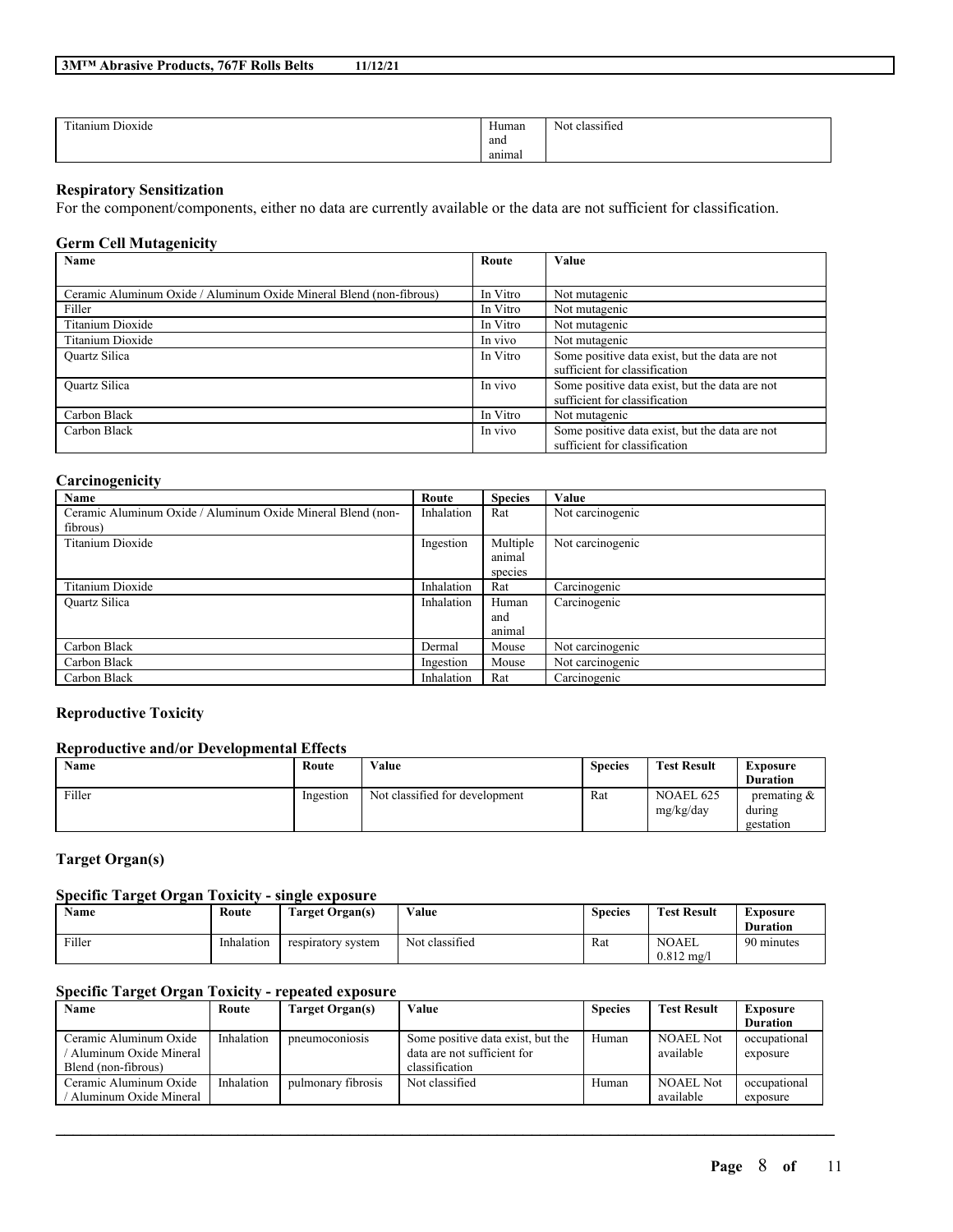| Blend (non-fibrous) |            |                                            |                                                                                    |                        |                                |                          |
|---------------------|------------|--------------------------------------------|------------------------------------------------------------------------------------|------------------------|--------------------------------|--------------------------|
| Inorganic Fluoride  | Inhalation | bone, teeth, nails,<br>and/or hair         | Causes damage to organs through<br>prolonged or repeated exposure                  | Rat                    | <b>NOAEL</b><br>$0.0005$ mg/l  | 5 months                 |
| Inorganic Fluoride  | Inhalation | respiratory system                         | Causes damage to organs through<br>prolonged or repeated exposure                  | Rat                    | NOAEL<br>$0.00021$ mg/l        | 90 days                  |
| Inorganic Fluoride  | Ingestion  | bone, teeth, nails,<br>and/or hair         | Causes damage to organs through<br>prolonged or repeated exposure                  | Rat                    | <b>LOAEL 0.58</b><br>mg/kg/day | 14 weeks                 |
| Filler              | Inhalation | respiratory system  <br>respiratory system | Not classified                                                                     | Human                  | <b>NOAEL Not</b><br>available  | occupational<br>exposure |
| Filler              | Inhalation | pulmonary fibrosis                         | Not classified                                                                     | Human<br>and<br>animal | <b>NOAEL Not</b><br>available  |                          |
| Titanium Dioxide    | Inhalation | respiratory system                         | Some positive data exist, but the<br>data are not sufficient for<br>classification | Rat                    | LOAEL 0.01<br>mg/l             | 2 years                  |
| Titanium Dioxide    | Inhalation | pulmonary fibrosis                         | Not classified                                                                     | Human                  | <b>NOAEL Not</b><br>available  | occupational<br>exposure |
| Quartz Silica       | Inhalation | silicosis                                  | Causes damage to organs through<br>prolonged or repeated exposure                  | Human                  | <b>NOAEL Not</b><br>available  | occupational<br>exposure |
| Carbon Black        | Inhalation | pneumoconiosis                             | Not classified                                                                     | Human                  | <b>NOAEL Not</b><br>available  | occupational<br>exposure |

#### **Aspiration Hazard**

For the component/components, either no data are currently available or the data are not sufficient for classification.

Please contact the address or phone number listed on the first page of the SDS for additional toxicological information **on this material and/or its components.**

## **SECTION 12: Ecological information**

## **Ecotoxicological information**

Please contact the address or phone number listed on the first page of the SDS for additional ecotoxicological information on this material and/or its components.

## **Chemical fate information**

Please contact the address or phone number listed on the first page of the SDS for additional chemical fate information on this material and/or its components.

## **SECTION 13: Disposal considerations**

#### **13.1. Disposal methods**

Dispose of contents/ container in accordance with the local/regional/national/international regulations.

The substrate that was abraded must be considered as a factor in the disposal method for this product. Dispose of waste product in a permitted industrial waste facility. As a disposal alternative, incinerate in a permitted waste incineration facility.

 $\mathcal{L}_\mathcal{L} = \mathcal{L}_\mathcal{L} = \mathcal{L}_\mathcal{L} = \mathcal{L}_\mathcal{L} = \mathcal{L}_\mathcal{L} = \mathcal{L}_\mathcal{L} = \mathcal{L}_\mathcal{L} = \mathcal{L}_\mathcal{L} = \mathcal{L}_\mathcal{L} = \mathcal{L}_\mathcal{L} = \mathcal{L}_\mathcal{L} = \mathcal{L}_\mathcal{L} = \mathcal{L}_\mathcal{L} = \mathcal{L}_\mathcal{L} = \mathcal{L}_\mathcal{L} = \mathcal{L}_\mathcal{L} = \mathcal{L}_\mathcal{L}$ 

## **EPA Hazardous Waste Number (RCRA):** Not regulated

## **SECTION 14: Transport Information**

For Transport Information, please visit http://3M.com/Transportinfo or call 1-800-364-3577 or 651-737-6501.

## **SECTION 15: Regulatory information**

## **15.1. US Federal Regulations**

Contact 3M for more information.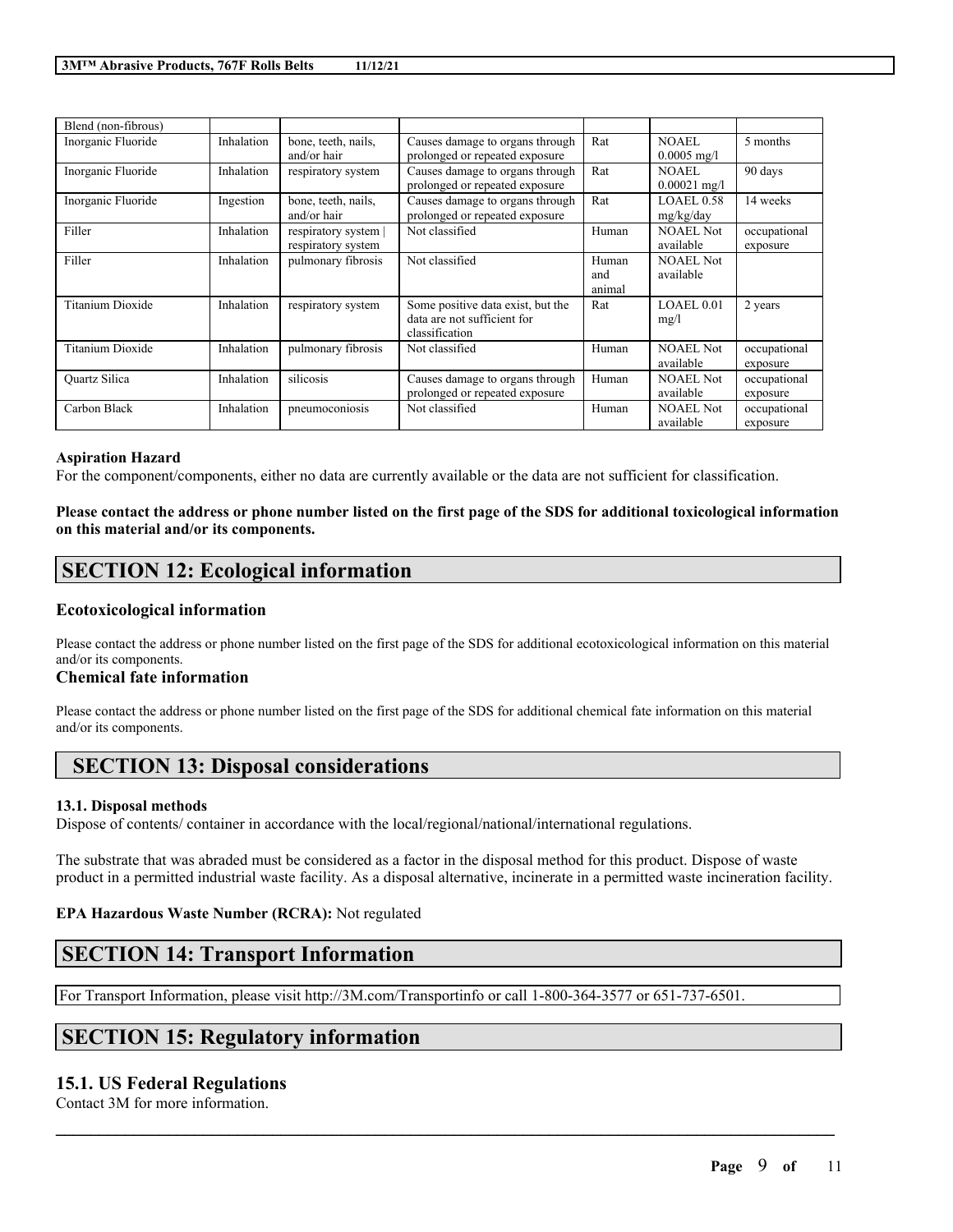#### **EPCRA 311/312 Hazard Classifications:**

| <b>Physical Hazards</b> |  |
|-------------------------|--|
| Not applicable          |  |
| <b>Health Hazards</b>   |  |
| Not applicable          |  |

### Section 313 Toxic Chemicals subject to the reporting requirements of that section and 40 CFR part 372 (EPCRA):

| Ingredient                              | C.A.S. No | $\%$ by Wt |
|-----------------------------------------|-----------|------------|
| Ceramic Aluminum Oxide / Aluminum Oxide | 1344-28-1 | $15 - 40$  |
| Mineral Blend (non-fibrous)             |           |            |

## **15.2. State Regulations**

Contact 3M for more information.

## **15.3. Chemical Inventories**

This product is an article as defined by TSCA regulations, and is exempt from TSCA Inventory listing requirements.

Contact 3M for more information.

## **15.4. International Regulations**

Contact 3M for more information.

**This SDS has been prepared to meet the U.S. OSHA Hazard Communication Standard, 29 CFR 1910.1200.**

## **SECTION 16: Other information**

#### **NFPA Hazard Classification**

**Health:** 0 **Flammability:** 1 **Instability:** 0 **Special Hazards:** None

National Fire Protection Association (NFPA) hazard ratings are designed for use by emergency response personnel to address the hazards that are presented by short-term, acute exposure to a material under conditions of fire, spill, or similar emergencies. Hazard ratings are primarily based on the inherent physical and toxic properties of the material but also include the toxic properties of combustion or decomposition products that are known to be generated in significant quantities.

| <b>Document Group:</b> | 42-8302-4 | <b>Version Number:</b>  | 1.01     |
|------------------------|-----------|-------------------------|----------|
| <b>Issue Date:</b>     | 11/12/21  | <b>Supercedes Date:</b> | 05/21/21 |

DISCLAIMER: The information in this Safety Data Sheet (SDS) is believed to be correct as of the date issued. 3M MAKES NO WARRANTIES, EXPRESSED OR IMPLIED, INCLUDING, BUT NOT LIMITED TO, ANY IMPLIED WARRANTY OF MERCHANTABILITY OR FITNESS FOR A PARTICULAR PURPOSE OR COURSE OF PERFORMANCE OR USAGE OF TRADE. User is responsible for determining whether the 3M product is fit for a particular purpose and suitable for user's method of use or application. Given the variety of factors that can affect the use and application of a 3M product, some of which are uniquely within the user's knowledge and control, it is essential that the user evaluate the 3M product to determine whether it is fit for a particular purpose and suitable for user's method of use or application.

3M provides information in electronic form as a service to its customers. Due to the remote possibility that electronic transfer may have resulted in errors, omissions or alterations in this information, 3M makes no representations as to its completeness or accuracy. In addition, information obtained from a database may not be as current as the information in the SDS available directly from 3M.